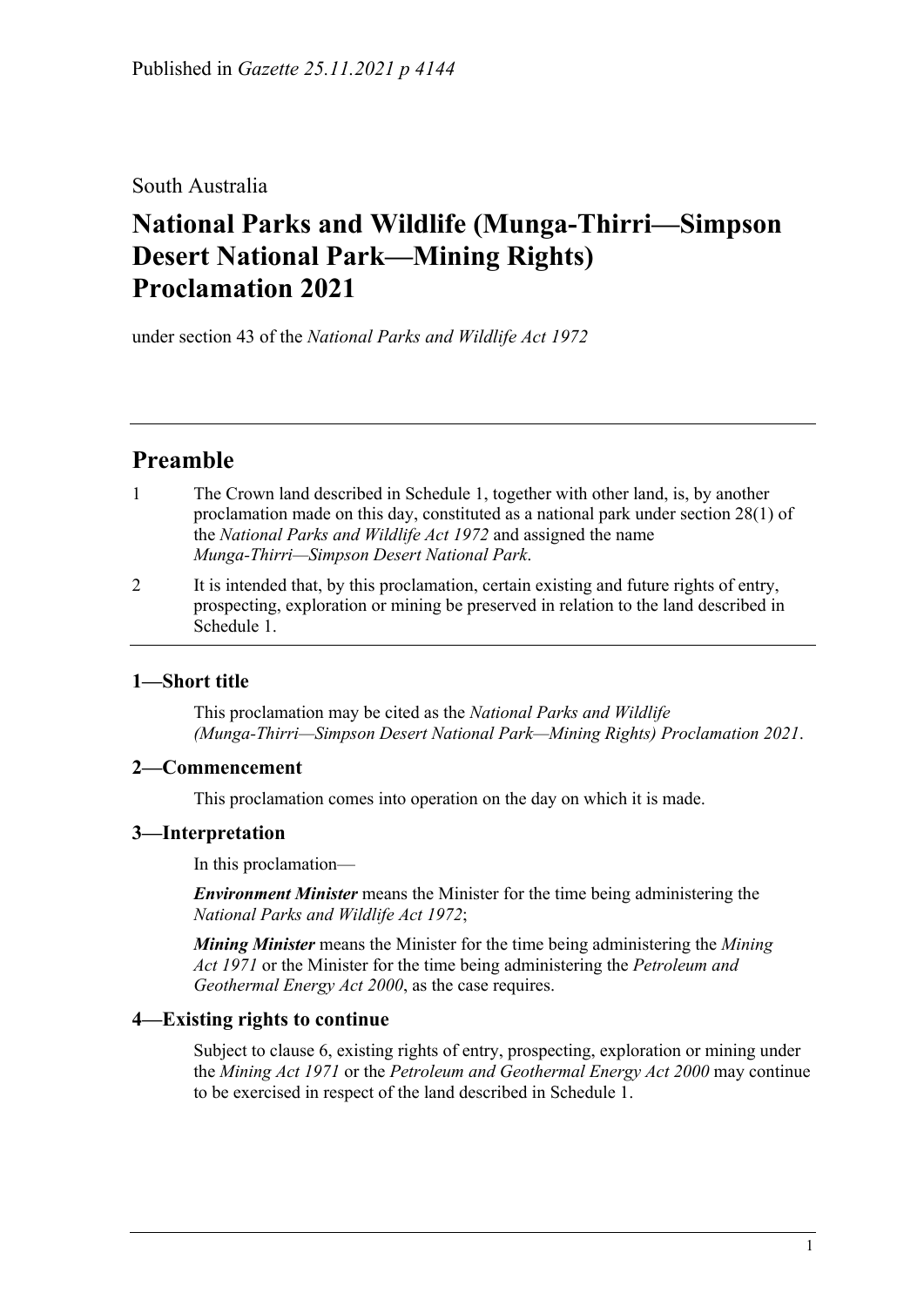#### <span id="page-1-3"></span>**5—New rights may be acquired**

Rights of entry, prospecting, exploration or mining may, with the approval of the Mining Minister and the Environment Minister, be acquired pursuant to the *[Mining](http://www.legislation.sa.gov.au/index.aspx?action=legref&type=act&legtitle=Mining%20Act%201971)  Act [1971](http://www.legislation.sa.gov.au/index.aspx?action=legref&type=act&legtitle=Mining%20Act%201971)* or the *[Petroleum and Geothermal Energy Act](http://www.legislation.sa.gov.au/index.aspx?action=legref&type=act&legtitle=Petroleum%20and%20Geothermal%20Energy%20Act%202000) 2000* in respect of the land described in [Schedule](#page-2-0) 1 and may, subject to [clause](#page-1-0) 6, be exercised in respect of that land.

#### <span id="page-1-0"></span>**6—Conditions for exercise of rights**

A person in whom rights of entry, prospecting, exploration or mining are vested pursuant to the *[Mining Act](http://www.legislation.sa.gov.au/index.aspx?action=legref&type=act&legtitle=Mining%20Act%201971) 1971* or the *[Petroleum and Geothermal Energy Act](http://www.legislation.sa.gov.au/index.aspx?action=legref&type=act&legtitle=Petroleum%20and%20Geothermal%20Energy%20Act%202000) 2000* (whether those rights were acquired before or after the making of this proclamation) must not exercise those rights in respect of the land described in [Schedule](#page-2-0) 1 unless the person complies with the following conditions:

- <span id="page-1-1"></span>(a) if work to be carried out in relation to the land in the exercise of those rights is a regulated activity within the meaning of the *[Petroleum and Geothermal](http://www.legislation.sa.gov.au/index.aspx?action=legref&type=act&legtitle=Petroleum%20and%20Geothermal%20Energy%20Act%202000)  [Energy Act](http://www.legislation.sa.gov.au/index.aspx?action=legref&type=act&legtitle=Petroleum%20and%20Geothermal%20Energy%20Act%202000) 2000*, the person must ensure that—
	- (i) the work is not carried out until a statement of environmental objectives in relation to the activity that has been approved under that Act has also been approved by the Environment Minister; and
	- (ii) the work is carried out in accordance with the statement as so approved;
- (b) if work to be carried out in relation to the land in the exercise of rights under the *[Mining Act](http://www.legislation.sa.gov.au/index.aspx?action=legref&type=act&legtitle=Mining%20Act%201971) 1971* or the *[Petroleum and Geothermal Energy Act](http://www.legislation.sa.gov.au/index.aspx?action=legref&type=act&legtitle=Petroleum%20and%20Geothermal%20Energy%20Act%202000) 2000* has not previously been authorised (whether by inclusion in an approved statement of environmental objectives referred to in [paragraph](#page-1-1) (a) or otherwise), the person must give at least 3 months notice of the proposed work to the Mining Minister and the Environment Minister and supply each Minister with such information relating to the proposed work as the Minister may require;
- <span id="page-1-4"></span><span id="page-1-2"></span>(c) if directions are agreed between the Mining Minister and the Environment Minister and given to the person in writing in relation to—
	- (i) carrying out work in relation to the land in a manner that minimises damage to the land (including the land's vegetation and wildlife) and the environment generally; or
	- (ii) preserving objects, structures or sites of historical, scientific or cultural interest; or
	- (iii) rehabilitating the land (including the land's vegetation and wildlife) on completion of the work; or
	- (iv) (where the work is being carried out in the exercise of rights acquired after the making of this proclamation) prohibiting or restricting access to any specified area of the land that the Ministers believe would suffer significant detriment as a result of carrying out the work,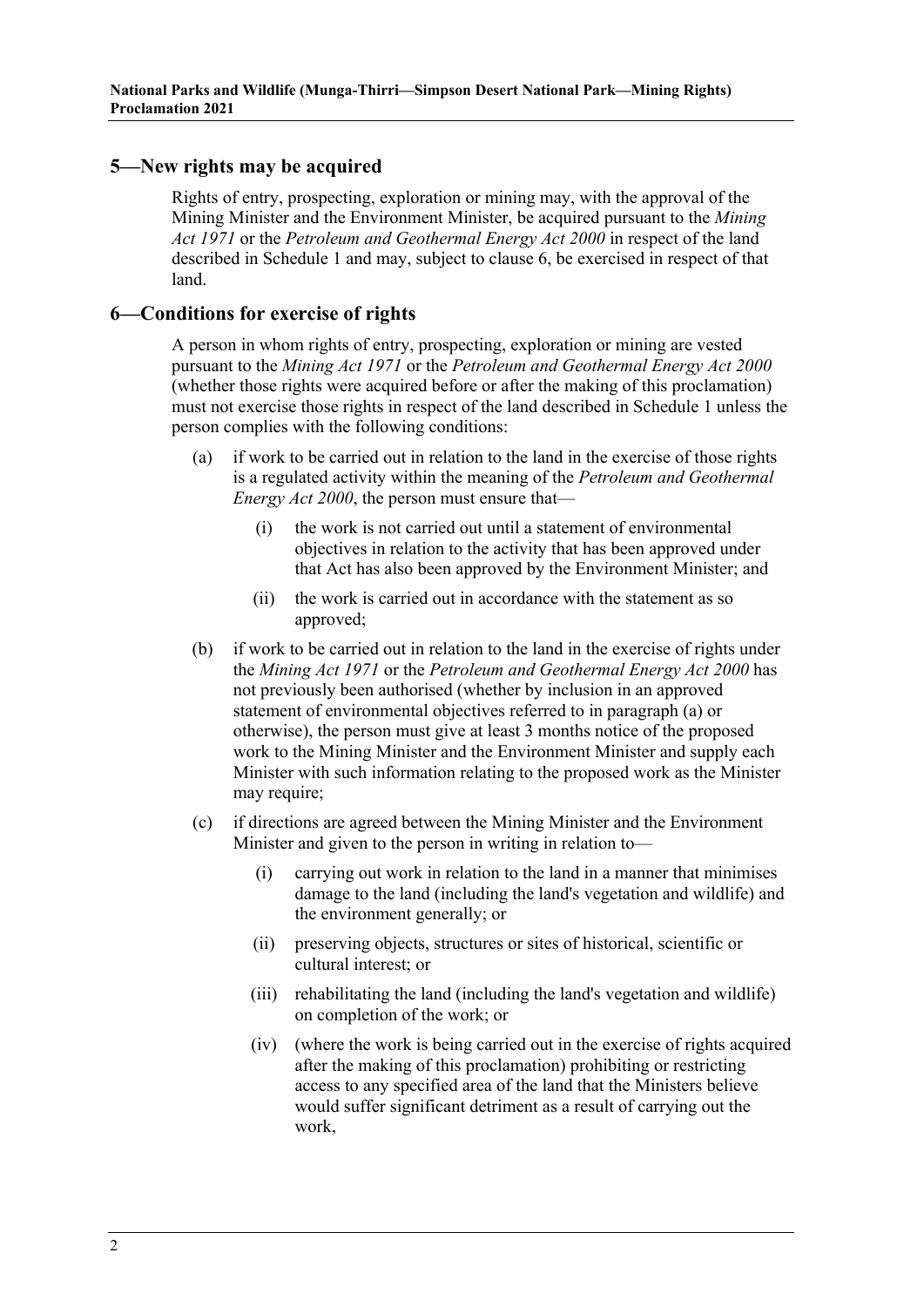(being directions that do not reduce or otherwise detract from any requirement in respect of any of those matters contained in an approved statement of environmental objectives referred to in [paragraph](#page-1-1) (a)), the person must comply with those directions in carrying out the work;

- (d) if a plan of management is in operation under section 38 of the *[National](http://www.legislation.sa.gov.au/index.aspx?action=legref&type=act&legtitle=National%20Parks%20and%20Wildlife%20Act%201972)  [Parks and Wildlife Act](http://www.legislation.sa.gov.au/index.aspx?action=legref&type=act&legtitle=National%20Parks%20and%20Wildlife%20Act%201972) 1972* in respect of the land, the person must have regard to the provisions of the plan of management;
- (e) in addition to complying with the other requirements of this proclamation, the person—
	- (i) must take such steps as are reasonably necessary to ensure that objects, structures and sites of historical, scientific or cultural interest and the land's vegetation and wildlife are not unduly affected by any work; and
	- (ii) must maintain all work areas in a clean and tidy condition; and
	- (iii) must, on the completion of any work, obliterate or remove all installations and structures (other than installations and structures designated by the Mining Minister and the Environment Minister as suitable for retention) used exclusively for the purposes of that work;
- (f) if no direction has been given by the Mining Minister and the Environment Minister under [paragraph](#page-1-2) (c)(iii), the person must (in addition to complying with any approved statement of environmental objectives referred to in [paragraph](#page-1-1) (a)) rehabilitate the land (including its vegetation and wildlife) on completion of any work to the satisfaction of the Environment Minister.

#### **7—Governor may give approvals, directions**

- If—
	- (a) the Mining Minister and the Environment Minister cannot agree as to whether—
		- (i) approval should be granted or refused under [clause](#page-1-3) 5; or
		- (ii) a direction should be given under [clause](#page-1-4) 6(c); or
	- (b) the Environment Minister does not approve a statement of environmental objectives under [clause](#page-1-1) 6(a),

the Governor may, with the advice and consent of the Executive Council—

- (c) grant or refuse the necessary approval under [clause](#page-1-3) 5; or
- (d) give a direction in writing under [clause](#page-1-4)  $6(c)$ ; or
- (e) grant or refuse the necessary approval under [clause](#page-1-1) 6(a).

## <span id="page-2-0"></span>**Schedule 1—Description of land**

Block 563 Out of Hundreds (Dalhousie and Poolowanna);

Block 564 Out of Hundreds (Dalhousie and Poolowanna);

Block 565 Out of Hundreds (Dalhousie and Poolowanna);

Block 566 Out of Hundreds (Poolowanna);